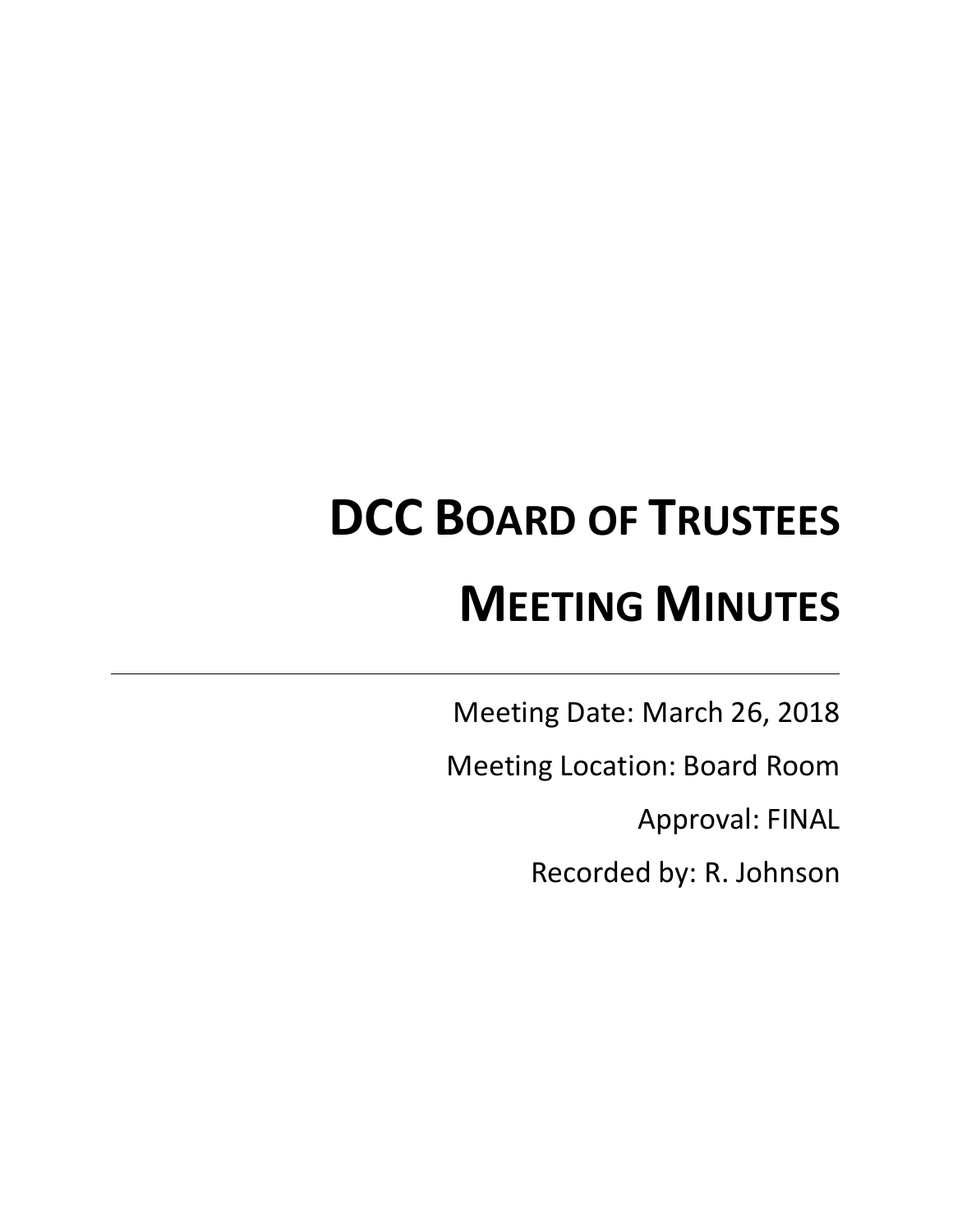Dawson Community College Board of Trustees Meeting March 26, 2018

Chad Knudson, Chairman **Bob Stanhope**, Vice Chairman

# **Attendance**

| <b>Name</b>              | <b>Title</b>                        | Organization                 | <b>Present</b> |
|--------------------------|-------------------------------------|------------------------------|----------------|
| Chad Knudson             | Chairman                            | <b>DCC Board of Trustees</b> | Yes            |
| <b>Bob Stanhope</b>      | Vice Chairman                       | <b>DCC Board of Trustees</b> | <b>Yes</b>     |
| Kathleen Fritsch         | Trustee                             | <b>DCC Board of Trustees</b> | Yes            |
| Darla Handran            | Trustee                             | <b>DCC Board of Trustees</b> | Yes            |
| <b>Rich Rowe</b>         | Trustee                             | <b>DCC Board of Trustees</b> | Yes            |
| MaryAnn Vester           | Trustee                             | <b>DCC Board of Trustees</b> | Yes            |
| Mike Wilondek            | Trustee                             | <b>DCC Board of Trustees</b> | Yes            |
| Scott Mickelsen          | President                           | Dawson Community College     | Yes            |
| <b>Traci Masau</b>       | Interim Vice President-             | Dawson Community College     | Yes            |
|                          | <b>Academic and Student Affairs</b> |                              |                |
|                          |                                     |                              |                |
| <b>Community Members</b> |                                     |                              |                |
| Jamie Ausk Crisafulli    |                                     | Ranger Review                |                |
| Holly Dershem-Bruce      |                                     | <b>GFT</b>                   |                |
| Kortney Diegel           |                                     | <b>DCC</b>                   |                |
| Jennifer King            |                                     | <b>DCC</b>                   |                |
| Dr. Tsai Ying Li         |                                     | <b>DCC</b>                   |                |
| Kristi Powell            |                                     | <b>DCC</b>                   |                |
| Darren Ryan              |                                     | Glendive                     |                |
| Karen Ryan               |                                     | Glendive                     |                |
| Leslie Weldon            |                                     | <b>DCC</b>                   |                |

\_\_\_\_\_\_\_\_\_\_\_\_\_\_\_\_\_\_\_\_\_\_\_\_\_\_\_\_\_\_\_\_\_\_ \_\_\_\_\_\_\_\_\_\_\_\_\_\_\_\_\_\_\_\_\_\_\_\_\_\_\_\_\_\_\_\_\_\_\_\_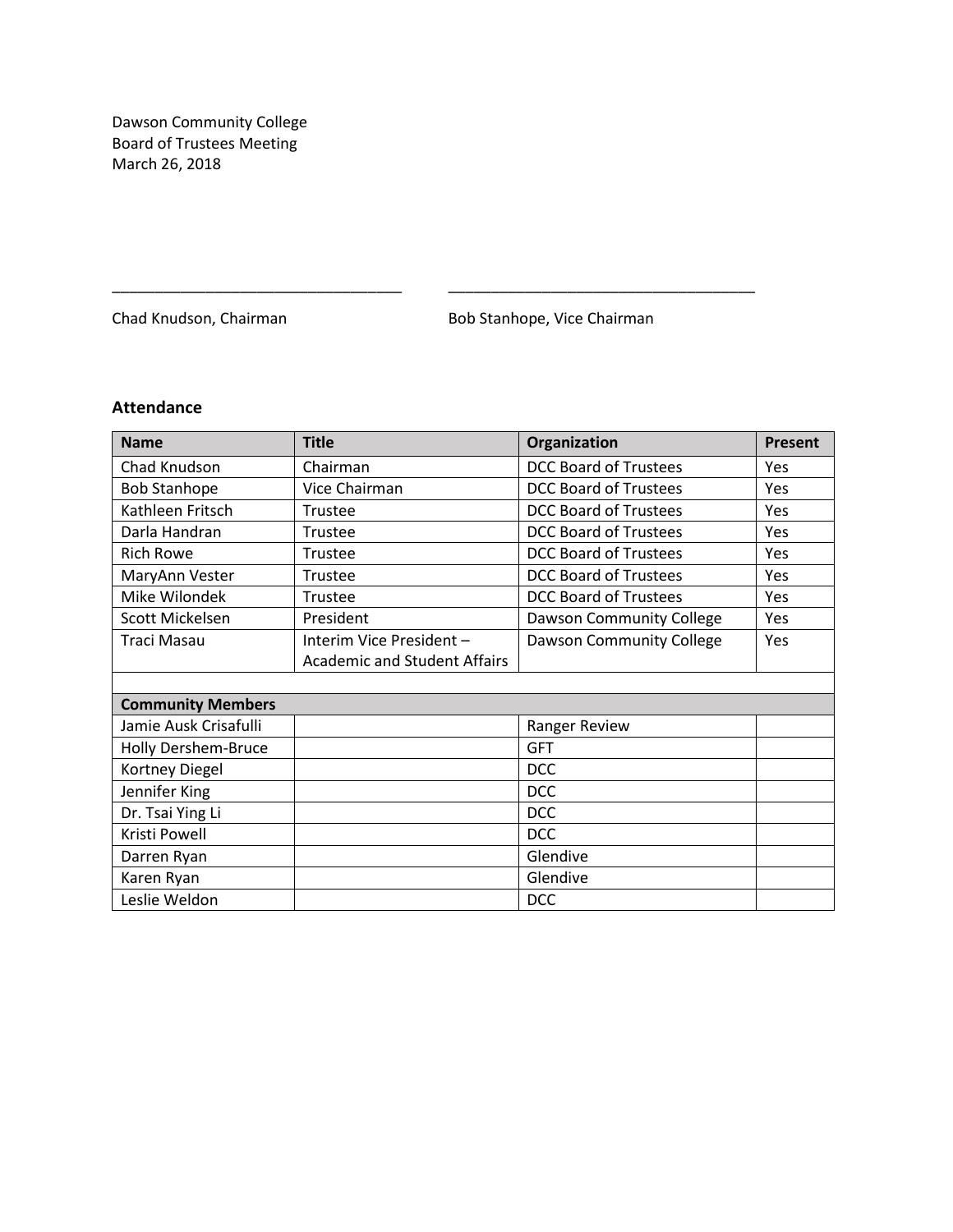**Dawson Community College Board of Trustees Minutes of the Regular Board Meeting DCC Board Room Monday, March 26, 2018–5:30 p.m. Recorded by Randi Johnson**

# **The meeting was called to order by Chairman Knudson at 5:30 p.m.**

#### **Correspondence**

• The Dawson County Clerk and Recorder sent notice of a public hearing for a new or expanding business classification application from Upper Badlands Wind Development LLC. President Mickelsen stated he will attend the hearing on April 17. Discussion followed.

#### **Minutes**

- Trustees Stanhope/Wilondek moved/seconded to approve the minutes of the February 26, 2018 meeting. There was no discussion.
	- o **Motion carried unanimously.**
- Trustees Handran/Rowe moved/seconded to approve the minutes of the March 15, 2018 Special Board Meeting. There was no discussion.
	- o **Motion carried unanimously.**

#### **Reports:**

#### **President**

President Mickelsen announced the tentative schedule regarding the Board of Regents visit on April 11. A community presentation and a dinner are being planned. Information will be provided to the Board as plans are finalized.

President Mickelsen stated that the start date for The American Campus has been moved to August 27. The College has incurred approximately \$20,000 to date in TAC-related expenses and had anticipated approximately \$50,000 in revenue in the first semester. Discussion followed.

Further discussion regarded the Cross Country program. The program is hoping to recruit 20 students. Revenue from the program is estimated at \$120,000 offset by start-up costs of approximately \$50,000. Discussion followed.

Trustee Vester asked about the computer coding program. Ms. Masau stated students can begin at any time online and that on campus classes will start in June. The program is being advertised and potential students have expressed an interest in the program.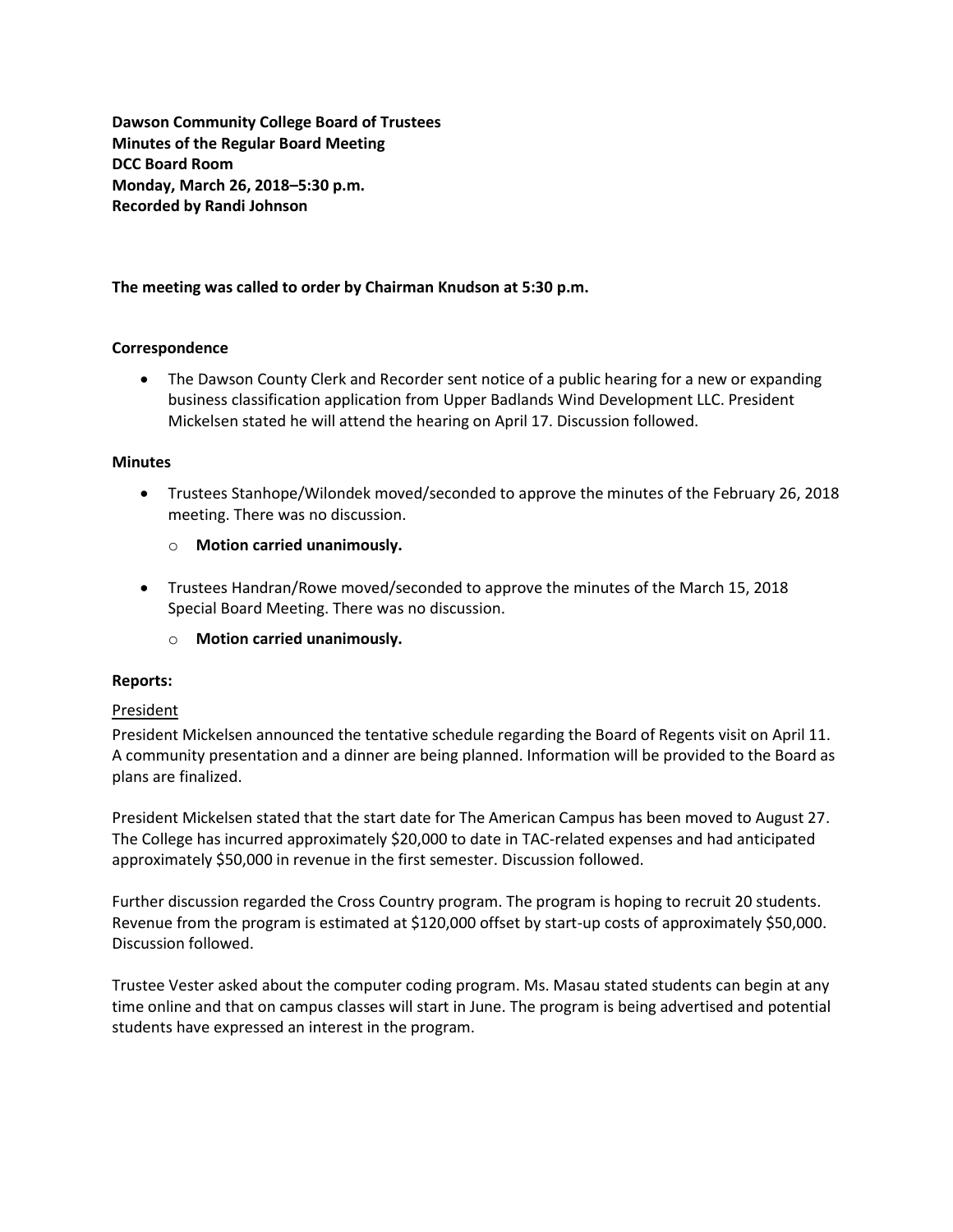# Finance Committee

Trustee Wilondek reviewed the minutes of the last meeting. He stated the Committee reviewed the Obsolete/Surplus Equipment List and recommends approval by the Board. Chairman Knudson asked about meal plan negotiations. President Mickelsen noted discussions are on-going and that he will meet with students next week.

# HR Committee

Chairman Knudson reviewed the minutes of the last meeting and noted the Committee recommends the Board approve the Human Resources report. Trustee Rowe asked if the report had changed since the Committee met. Ms. Weldon stated the report had not changed and noted the positions of IT Director and Vice President of Business and Finance have been reopened.

#### Policy Committee

Trustee Rowe reviewed the minutes of the Committee's last meeting. The Committee recommends the Board approve the following policies:

- Policy 1-14 Solicitations. This new policy prohibits soliciting on campus without prior approval of the President.
- Policy 2-31 Public Communication. This new policy limits the authority to issue public statements to the President or designee. Chairman Knudson asked if this policy attempts to restrict board members from making public comment. It does not.
- Policy 2-2 Compensatory Time. Trustee Rowe reviewed the revisions to the policy which replaces the language "Administrators (President and Deans)" with "Exempt employees."
- Policy 2-3 Direct Grant of Sick Leave. Trustee Rowe reviewed the revisions to the policy which remove reference to sick leave granted before 1975.
- Policy 2-6 Faculty Development Fund. Trustee Rowe stated the revised policy removes reference to specific Articles within the 2017-2019 GFT Master Agreement.
- BP 2-12 External Employment: Trustee Fritsch stated that faculty determine their on-campus schedules; therefore, the Committee recommends changing "assigned work hours" to "scheduled work hours."

Chairman Knudson asked for public comment. There were none.

#### **New Business**

#### List of Vouchers

- Trustees Stanhope/Rowe moved/seconded to approve the vouchers as presented. There was no discussion.
	- o **Motion carried unanimously.**

#### Human Resources Report

- Trustees Handran/Wilondek moved/seconded to approve the report. There was no discussion.
	- o **Motion carried unanimously.**